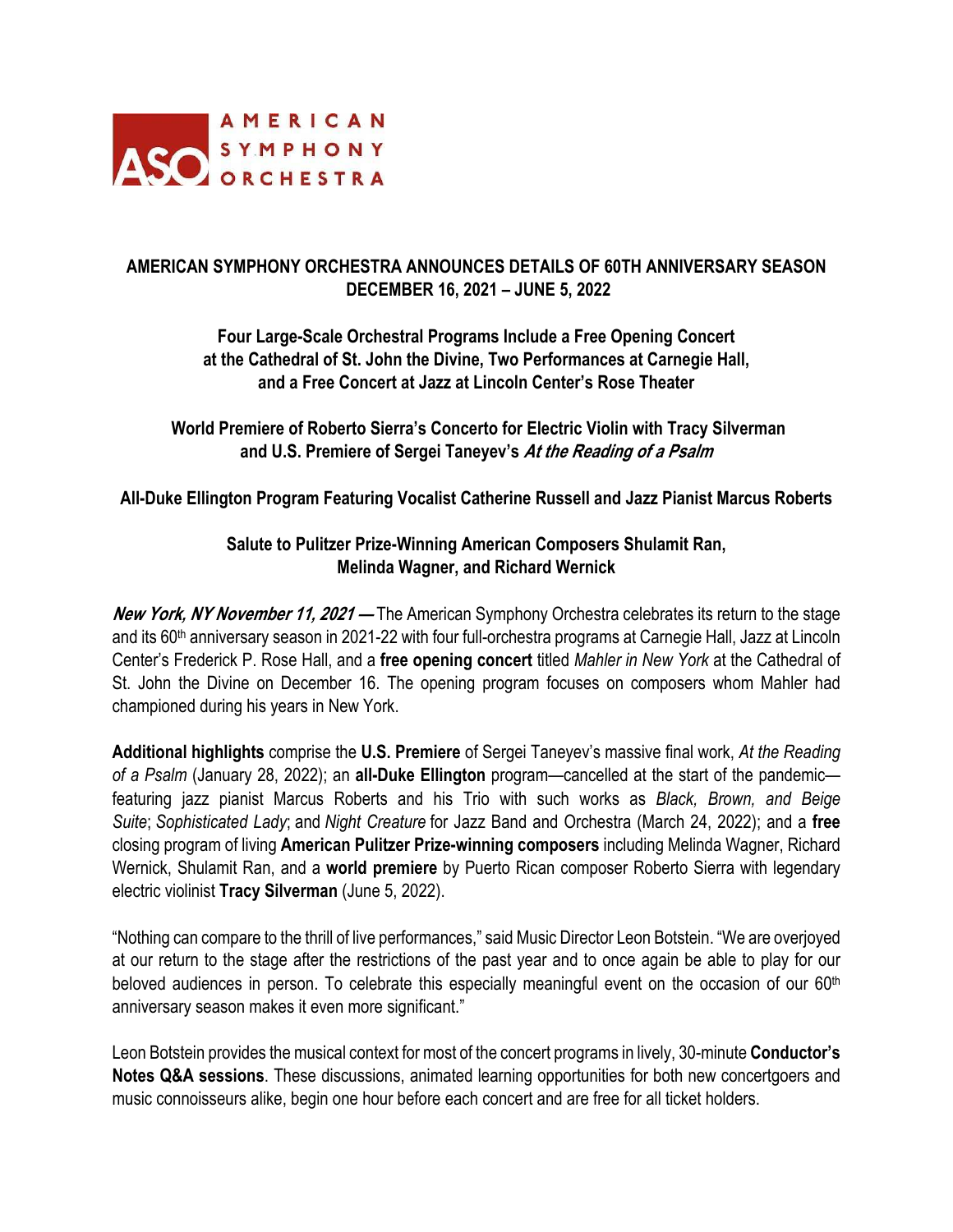# **Mahler in New York**

**Thursday, December 16, 2021, 8 pm Cathedral of St. John the Divine, 1047 Amsterdam Ave Conductor's Notes Q&A 7 pm**

This **free 60th anniversary performance** opens the ASO season in the glorious Cathedral of St. John the Divine with a survey of some of the composers whom Mahler had championed during his time in New York, including George Whitefield Chadwick, Alphons Diepenbrock, and Henry Hadley. Mahler's famous *Adagio* from his Symphony No. 10 will also be performed.

**Taylor Raven**, mezzo-soprano **George Whitefield Chadwick**: *Melpomene* Overture **Henry Hadley**: *The Culprit Fay*, Op. 62 **Alphons Diepenbrock**: *Hymne an die Nacht* **Gustav Mahler**: *Adagio* from Symphony No. 10

**Tickets:** The performance is free, reservations are required and can be made online at americansymphony.org. Ticket holders will need to show proof of full vaccination against COVID-19 using a vaccine approved by the World Health Organization (WHO) in order to enter the venue and details can be found here.

## **Sergei Taneyev's At the Reading of a Psalm, U.S. Premiere**

### **Friday, January 28, 2022, 8 pm**

**Carnegie Hall** (Stern Auditorium/Perelman Stage)

**Conductor's Notes Q&A 7 pm to be confirmed closer to the date as part of the venue's guidelines**

The ASO returns to Carnegie Hall for its *Vanguard Series* with the U.S. Premiere of Sergei Taneyev's final work, *At the Reading of a Psalm*. Conceived as a massive statement of Russian Orthodox faith at the onset of WWI, this large-scale cantata for full orchestra, double chorus, and vocal soloists showcases the dramatic effect of Taneyev's contrapuntal mastery.

**Wendy Bryn Harmer**, soprano

**Eve Gigliotti,** mezzo-soprano

**Joshua Blue**, tenor

**Harold Wilson**, bass

## **Bard Festival Chorale**

First Movement

- i. Chorus (Allegro tempestoso)
- ii. Double Chorus (Andante sostenuto)
- iii. Chorus. Triple Fugue (Fuga a tre soggetti, Andante Allegro molto)

## Second Movement

- iv. Chorus (Allegro moderato Fuga. Allegro tenebroso)
- v. Quartet (Andante)
- vi. Quartet and Chorus (Adagio ma non troppo)

Third Movement

- vii. Interlude (Allegro appassionato)
- viii. Aria (Alto Solo) (Adagio piu tosto largo)
- ix. Double Chorus (Finale) (Adagio pietoso e molto cantabile-Allegro moderato-Allegro molto)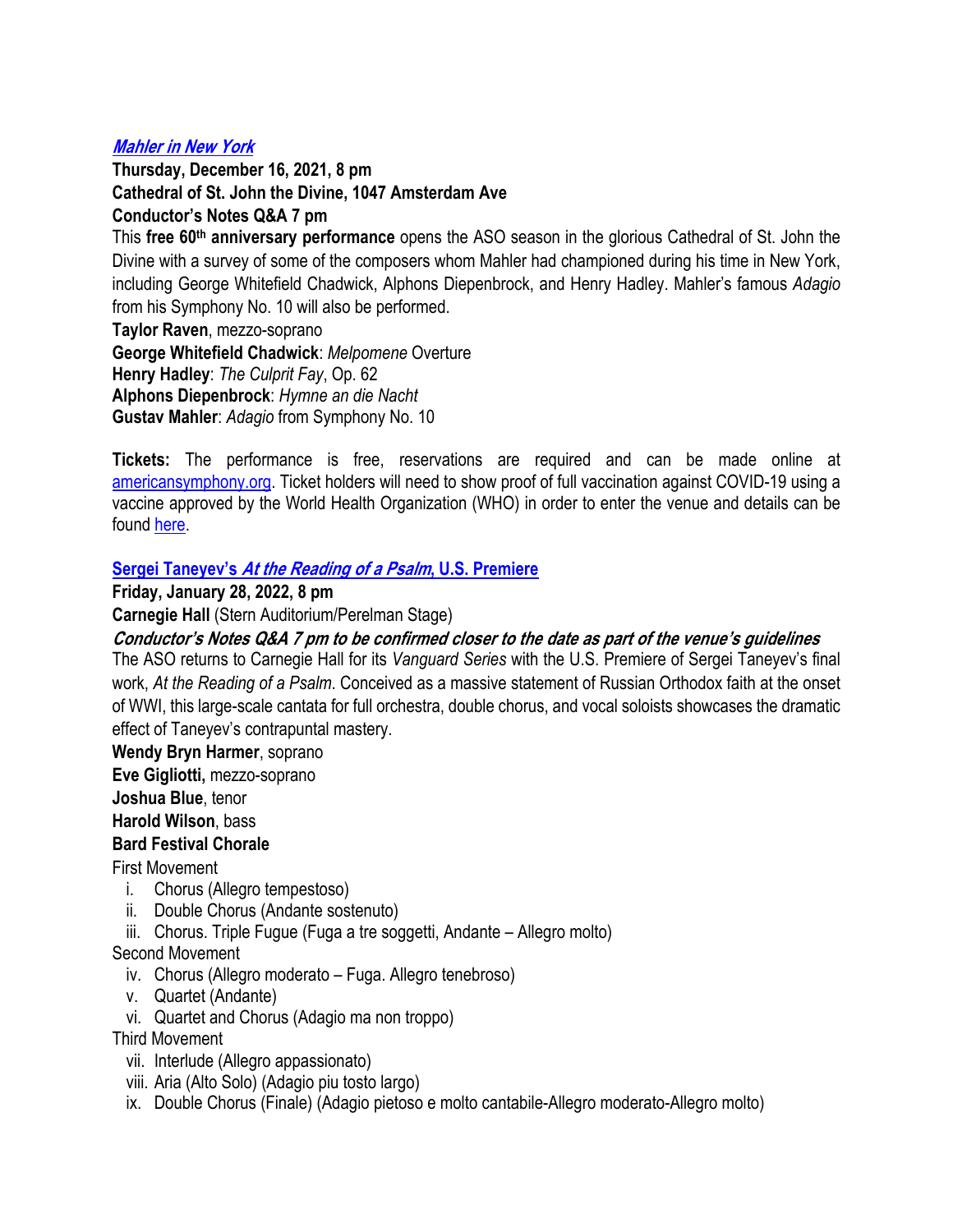**Tickets**: Priced at \$25–\$65, tickets are available at carnegiehall.org, by calling CarnegieCharge at 212.247.7800, or visiting the box office at 57th St & 7th Ave. Ticket holders will need to follow the venue's guidelines and show proof of full vaccination against COVID-19 using a vaccine approved by the World Health Organization (WHO) in order to enter the building.

### **Duke Ellington + Marcus Roberts Trio**

#### **Thursday, March 24, 2022, 8 pm**

**Carnegie Hall** (Stern Auditorium/Perelman Stage)

## **Conductor's Notes Q&A 7 pm to be confirmed closer to the date as part of the venue's guidelines**

The American Symphony Orchestra toasts the genre-defying genius of Duke Ellington with an evening including *New World A-Comin'* and *Three Black Kings* for jazz trio and full orchestra with renowned jazz pianist Marcus Roberts. Originally scheduled for March 2020 but canceled due to the pandemic, the concert features Grammy Award-winning jazz vocalist **Catherine Russell**. Roberts worked with the ASO in *United We Play*, a short film featuring three world premieres commissioned by ASO and released in December 2020 on the Orchestra's streaming platform *ASO Online*.

#### **Marcus Roberts Trio**

 **Marcus Roberts**, piano  **Rodney Jordan**, bass  **Jason Marsalis**, drums

**Catherine Russell**, vocalist

#### **All-Duke Ellington**

*Black, Brown, and Beige Suite* (Arr. Maurice Peress) *Satin Doll* (Arr. Chuck Israels) *Harlem* (Arr. Luther Henderson & Maurice Peress) *Sophisticated Lady* (Arr. Morton Gould) *New World A Comin'* (Arr. Maurice Peress) *Three Black Kings* (Completed by Mercer Ellington, Arr. Luther Henderson) *Night Creature* for Jazz Band and Orchestra (Arr. Luther Henderson, Ed. Gunther Schuller)

**Tickets**: Priced at \$25–\$65, tickets go on sale December 22 and are available at carnegiehall.org, by calling CarnegieCharge at 212.247.7800, or visiting the box office at 57th St & 7th Ave. Ticket holders will need to follow the venue's guidelines and show proof of full vaccination against COVID-19 using a vaccine approved by the World Health Organization (WHO) in order to enter the building.

## **American Masters**

## **Sunday, June 5, 2022, 8 pm Jazz at Lincoln Center's Frederick P. Rose Hall, Broadway at 60th Street Conductor's Notes Q&A 7 pm**

The ASO offers another free performance to close its 60<sup>th</sup> anniversary season. In line with the ASO's long history of championing American artists, the closing concert offers a trio of American Pulitzer Prize-winning living composers including Melinda Wagner and two of her mentors, Richard Wernick and Shulamit Ran. Philadelphia-born Melinda Wagner's Concerto for Flute, Strings, and Percussion was distinguished for its well-crafted flute solo. Boston native Richard Wernick's Viola Concerto—written for violist Walter Trampler and Leon Botstein (who conducted the 1987 premiere)—alludes to the well-known Dylan Thomas poem "Do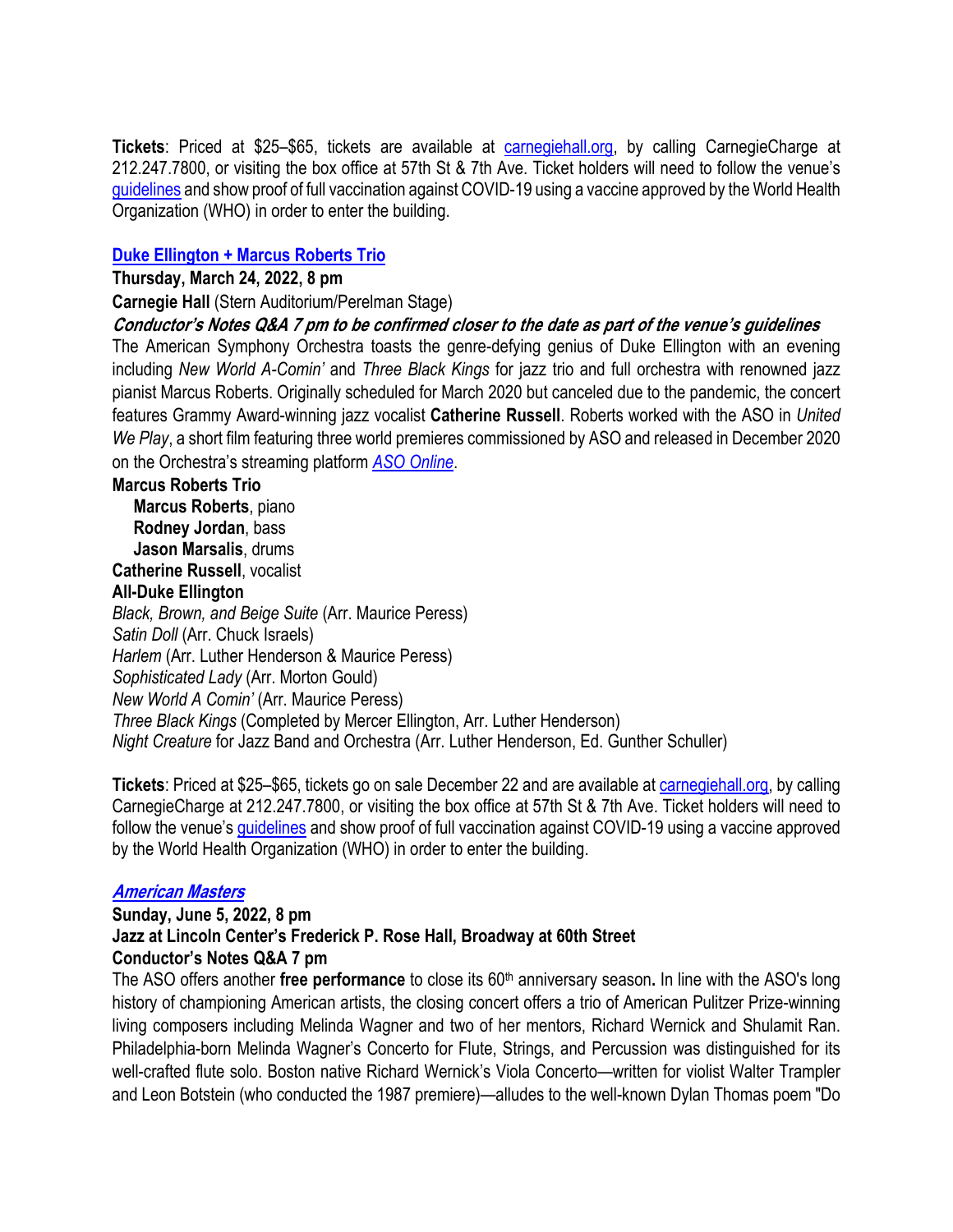not go gentle into that good night." Shulamit Ran's Symphony, commissioned by The Philadelphia Orchestra, also won the Kennedy Center Friedheim Award the same year as her 1991 Pulitzer. The program's highlight is the **world premiere** of Roberto Sierra's newly commissioned Concerto for Electric Violin, which presents a mixture of Sierra's Latin-influenced ideas and modern compositional techniques through the voice of the electric violin, performed by the renowned electric violinist **Tracy Silverman. Tracy Silverman**, violin **Roberto Sierra**: Concerto for Electric Violin (**World Premiere**) **Melinda Wagner**: Concerto for Flute, Strings, and Percussion (work awarded with **1999 Pulitzer Prize**) **Richard Wernick**: Viola Concerto ("Do Not Go Gentle...")

**Shulamit Ran**: Symphony (work awarded with **1991 Pulitzer Prize**)

**Tickets are free but required.** Ticketing and reservation access information will be available in early 2022 at americansymphony.org and jazz.org. Ticket holders will need to follow the venue's guidelines and show proof of full vaccination against COVID-19 using a vaccine approved by the World Health Organization (WHO) in order to enter the building.

## **American Symphony Orchestra**

Now in its 60th season, the American Symphony Orchestra was founded in 1962 by Leopold Stokowski, with the mission of providing music within the means of everyone. Music Director Leon Botstein expanded that mission when he joined the ASO in 1992, creating thematic concerts that explore music from the perspective of the visual arts, literature, religion, and history, and reviving rarely performed works that audiences would otherwise never have a chance to hear performed live.

The ASO's signature programming includes its *Vanguard Series*, which presents concerts of rare orchestral repertoire, and various other events dedicated to enriching and reflecting the diverse perspectives of American culture. During the summer months, the ASO is the orchestra-in-residence at Bard's SummerScape, performs at the Bard Music Festival, and offer chamber music performances throughout the New York City area.

As part of its commitment to expanding the standard orchestral repertoire, the ASO has released recordings on the Telarc, New World, Bridge, Koch, and Vanguard labels, and live performances are also available for digital streaming. In many cases, these are the only existing recordings of some of the forgotten works that have been restored through ASO performances.

For more information, please visit americansymphony.org.

## **Leon Botstein**

Leon Botstein has been music director and principal conductor of the American Symphony Orchestra since 1992. He is also music director of The Orchestra Now, an innovative training orchestra composed of top musicians from around the world. He is co-artistic director of Bard SummerScape and the Bard Music Festival, which take place at the Richard B. Fisher Center for the Performing Arts at Bard College, where he has been president since 1975. He is also conductor laureate of the Jerusalem Symphony Orchestra, where he served as music director from 2003–11. In 2018, he assumed artistic directorship of Campus Grafenegg and Grafenegg Academy in Austria. Mr. Botstein also has an active career as a guest conductor with orchestras around the globe, and has made numerous recordings, as well as being a prolific author and